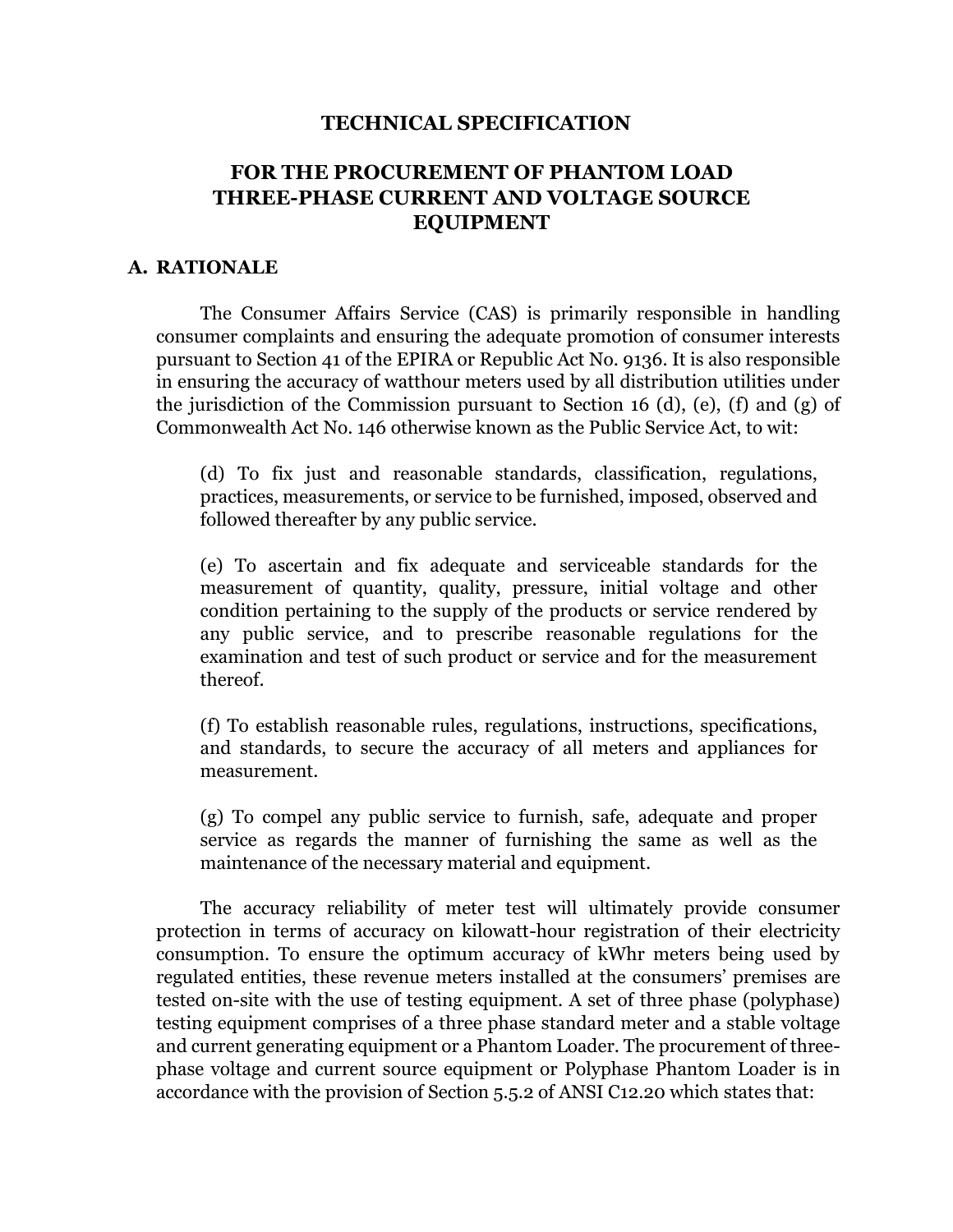"For polyphase loading, the meter shall be tested with voltage and current phase angles similar to actual service installations. Polyphase loading will be mandatory for testing of polyphase meters effective January 1, 2020."

This polyphase phantom loader will be deployed in the ERC Main Office, and in order to respond to request for testing/accuracy verification of in-service three phase meters of Distribution Utilities' (DUs) commercial and industrial customers, contestable customers in their areas of jurisdiction and those polyphase meters brought to the Meter Division laboratory.

#### **B. OBJECTIVE**

The objective of the Consumer Affairs Service (CAS) is to augment the inventory of three phase phantom loader of the ERC Main Office and to be compliant with requirement of ANSI C12.20 standards. It is imperative to have reliable source of three phase current and voltage to produce accurate meter test results, and to provide quality service to all stakeholders.

### **C. RESPONSIBILITIES OF THE WINNING BIDDER**

The following are the responsibilities/obligations of the winning bidder:

- 1. It shall be responsible for the safe-keeping of the items until it reaches the final destinations;
- 2. Provide After Sales Service and Technical support within five (5) years or within the economic life the equipment;
- 3. Keep an inventory of consumables/ spare parts and to conduct repairs within seven (7) days from notification for minor issues or those replacements for defective parts that are locally available parts; or within ninety (90) days for major issues or those replacements for defective parts/items sourced outside the country;
- 4. Hands-on Training to a minimum of 5 Meter Division Personnel to be conducted in the said site, within one month from delivery, or within Two (2) weeks from the lifting local travel restriction;
- 5. Coordinate with the ERC General Services Division (GSD), the Meter Division (MD) at least three (3) days before the date of delivery; and
- 6. Provide Certificate of Warranty for One (1) Year (at least) from the delivery and acceptance of the equipment by the ERC.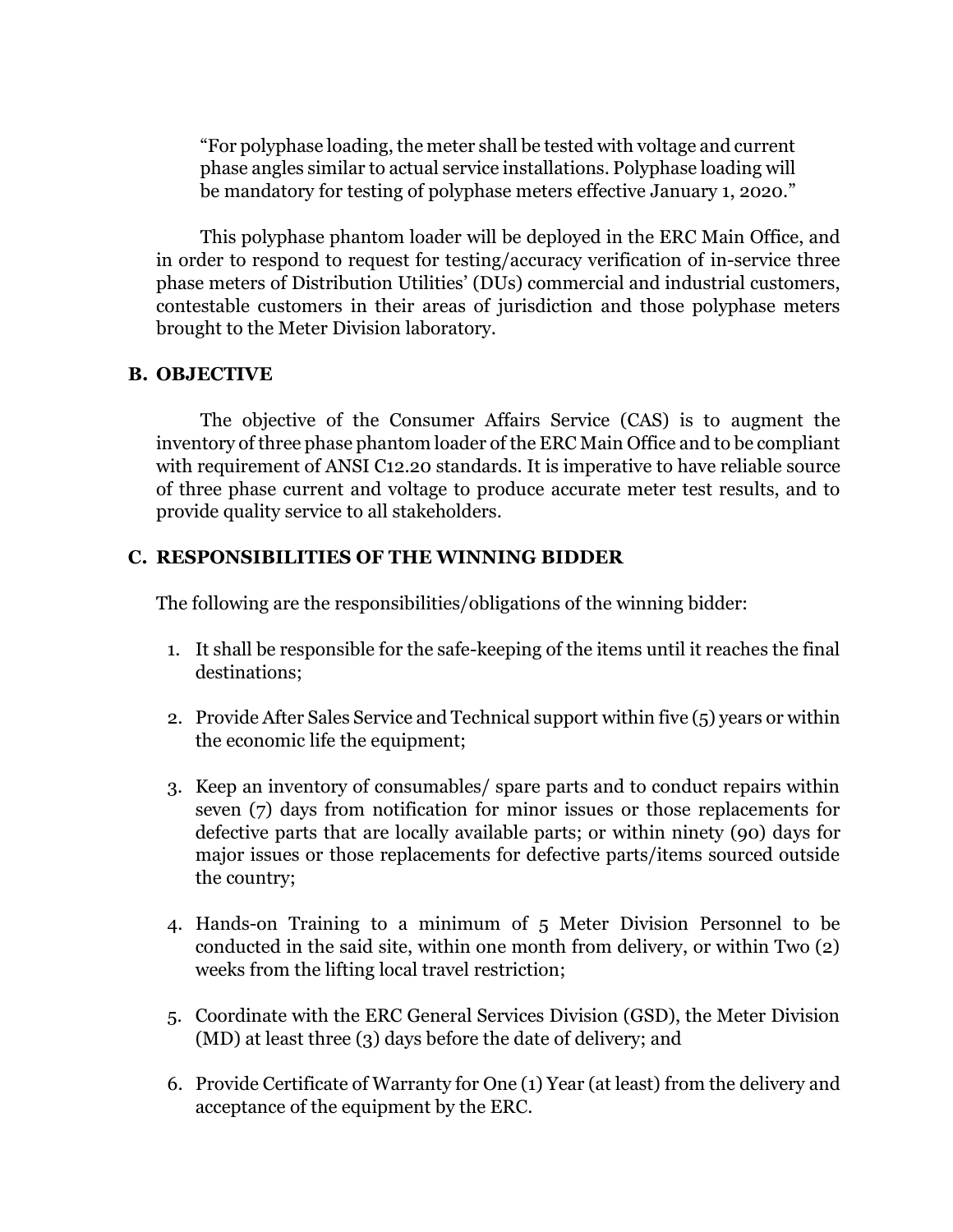#### **D. RESPONSIBILITY OF THE ERC**

- 1. Acknowledge receipt of items, after testing and acceptance by the ERC Technical Property Inspection Committee (TPIC), including pertinent details such as quantity, date and condition of the items received; and
- 2. Prepare payments due to the Winning Bidder after the deliveries of the equipment at the ERC Main Office.

#### **E. SCHEDULE OF DELIVERY**

The Winning Bidder should deliver the Equipment **within ninety (90) calendar days from receipt of the Notice to Proceed**.

#### **F. SPECIFICATION OF THE PHANTOM LOAD THREE-PHASE VOLTAGE AND CURRENT SOURCE EQUIPMENT AND INCLUSIONS**

**1 set** Phantom Load Three-Phase Voltage and Current Source Equipment

| Single Phase Input Power Supply:                            |                             |                                                               |                     |
|-------------------------------------------------------------|-----------------------------|---------------------------------------------------------------|---------------------|
| Voltage                                                     | $\mathcal{L} = \mathcal{L}$ | $90 \sim 250$ VAC (auto ranging)                              |                     |
| Frequency :                                                 |                             | $57 \sim 63$ HZ (auto ranging)                                |                     |
| Single/Three Phase Precise, Stable Power Output:            |                             |                                                               |                     |
| Voltage Range :                                             |                             | $57 \sim 480$ VAC                                             | Resolution : 0.1 V  |
| Current Output :                                            |                             | $3 \times 1$ mA $\sim$ 120 A                                  | Resolution : 1 mA   |
| Phase Angle :                                               |                             | $-180^{\circ} \sim +180^{\circ}$ (0° ~ 360°) Resolution: 0.1° |                     |
| Frequency : $45 \approx 65 \text{ Hz}$                      |                             |                                                               | Resolution : 0.1 Hz |
| Power Factor : $-1.0 \sim +1.0$                             |                             |                                                               | Resolution : 0.01   |
| Integrated RS 232C interface PC-controlled                  |                             |                                                               |                     |
| Degree of Protection : IP40 or better                       |                             |                                                               |                     |
| Protection Mechanism from Over-Current and Cross-voltages   |                             |                                                               |                     |
| Operation Temperature Range : $0^{\circ}C \sim 50^{\circ}C$ |                             |                                                               |                     |
| Complete set of Test Cables & Accessories                   |                             |                                                               |                     |
| <b>Operation Manual (Hard and Soft Copy)</b>                |                             |                                                               |                     |
| <b>Power Supply Cable</b>                                   |                             |                                                               |                     |

## **G. MODE OF PROCUREMENT**

The procurement shall be undertaken through **Competitive Bidding** pursuant to RA No. 9184 and its 2016 Revised IRR.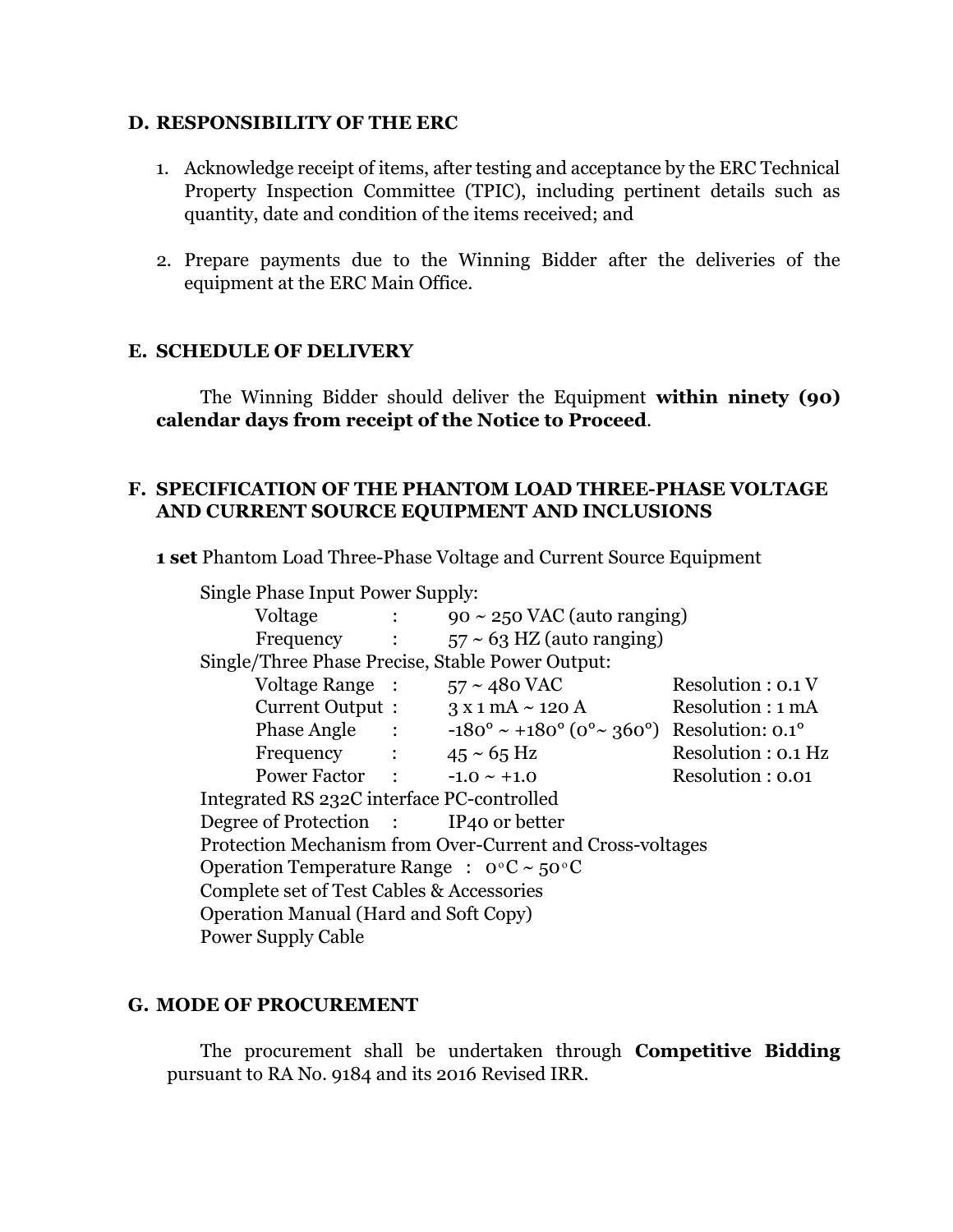#### **H. FUND SOURCE and APPROVED BUDGET FOR THE CONTRACT**

- 1. The fund for this engagement shall be sourced from the **Continuing Appropriation** of the General Appropriations Act (**GAA**) for the fiscal year **2020** of the ERC.
- 2. The Approved Budget for the Contract for the project is **FOUR MILLION PESOS (PhP 4,000,000.00)**, inclusive of all government taxes, fees and charges.

#### **I. PAYMENT SCHEME**

- 1. The Total Contract Price which should not exceed the ABC of **FOUR MILLION PESOS (PhP 4,000,000.00)**. Payment shall be released at the ERC Main office **within thirty (30) days** after the completion of delivery of the item and final acceptance at the ERC Main Office.
- 2. Since the above payment shall be subject to the usual government accounting and auditing requirements, the Winning Bidder is expected to be familiar with the Government Accounting and Auditing Manual (GAAM).

#### **J. ACCEPTANCE/REJECTION PERIOD**

Testing/Inspection and Acceptance or Rejection: Within 15 calendar days from the actual delivery date, the ERC authorized representative shall test and inspect the equipment and issue either an Inspection and Acceptance Report, if equipment is in accordance with the specifications, or a Notice of Test/Inspection Results, if there are parts or functionalities that need to be replaced or adjusted. The supplier shall be given a reasonable number of days to make the necessary replacement or adjustment. After which, the ERC authorized representative shall test and inspect the equipment again and either issue an Inspection and Acceptance Report, if the equipment is in accordance with the specifications, or Reject the equipment.

## **H. LIQUIDATED DAMAGES**

1. Where the Winning Bidder refuses or fails to satisfactorily complete the work within the specified contract time, plus any extension time duly granted and is hereby in default under the contract, the Winning Bidder shall pay ERC for liquidated damages, and not by way of penalty, an amount, as provided in the conditions of the contract, equal to one tenth  $(1/10)$  of one percent  $(1%)$  of the cost of the unperformed portion for every day of delay. The maximum deduction